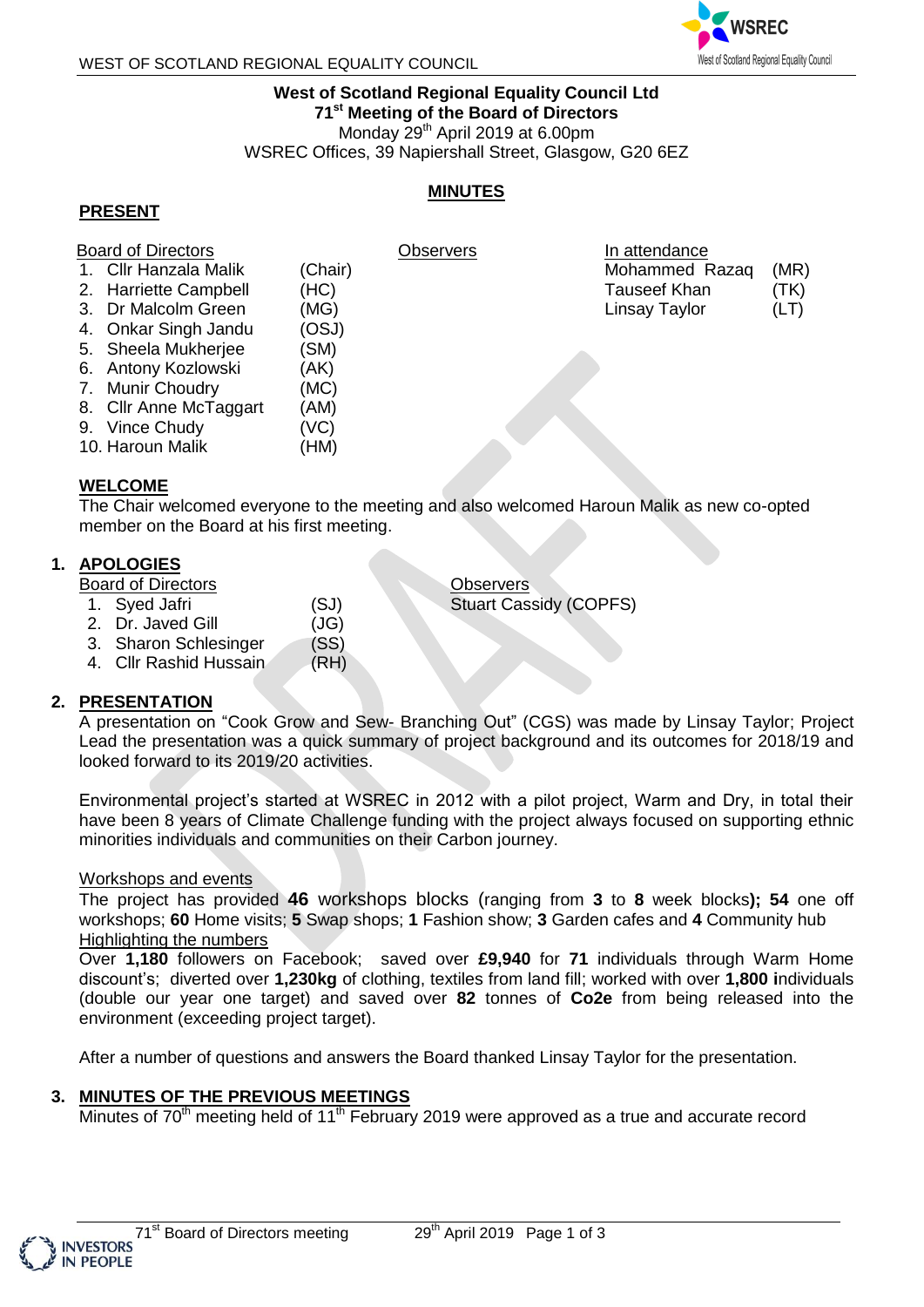# **4. MATTERS ARISING**

- Action: A letter to be sent to Scottish Prison Service to ascertain what type of equalities training is provided to inmates who have been convicted of a hate crime. MR reported that a letter had been written and we are awaiting a response)
- Action: WSREC's Office Manager Farrah Rashid to arrange Christmas lunch for Board *(I am advised that the Office Manager has been extremely busy and will arrange a lunch soon). Action: the Chair suggested that this should happen before the next meeting and received permission from the Board to work with MR to make sure a suitable date for the lunch is agreed and venue arranged.*

### **5. CONFLICTS OF INTEREST**

There were none

## **6. FOR DISCUSSION**

#### **Reports**

a) Finance – Variance statement for month of March 2019

**Expenditure:** actual **£47,373** and budgeted **£46,376** with a variance of **£997** over spend **Income:** actual **£46,377** and budgeted **£1,967** with a variance of -**£44,409** over budgeted The board was happy with explanation of under/over budget spends and noted the report

b) Executive Director

MR spoke briefly to his report in particular the Quality Standards which listed the quality standards achieved

The Board noted the report

c) Partner Reports

There were no partners present.

After some discussion on why Observers were not in attendance. It was agreed to write to organisations whose nominated observers have not attended the last 3 meetings and request replacements. **Action:** MR to write to relevant organisations accordingly

## d) Funding Report (01/04/18 to 31/03/19)

MR spoke to the report and noted the main details

| 1. Applications submitted      | Total 14, amount requested | £768,929 |
|--------------------------------|----------------------------|----------|
| 2. Successful applications     | Total 7, amount requested  | £119,949 |
| 2. Successful applications     | Total 7, amount received   | £119,949 |
| 3. Unsuccessful applications   | Total 5, amount requested  | £568,250 |
| 4. Live Applications           | Total 2, amount requested  | £80,730  |
| 5. Applications being prepared | Total 1, amount requested  | £85,000  |
|                                |                            |          |

#### Summary

| Total applications made         | 14  |
|---------------------------------|-----|
| Total successful applications   |     |
| Total unsuccessful applications | 5   |
| Success rate                    | 58% |

Total amount requested of 7 successful applications £119,949 and total amount granted £119,949. MR advised that it was not a particular good result if one was to look at figures for the past few years.

The Board noted the report